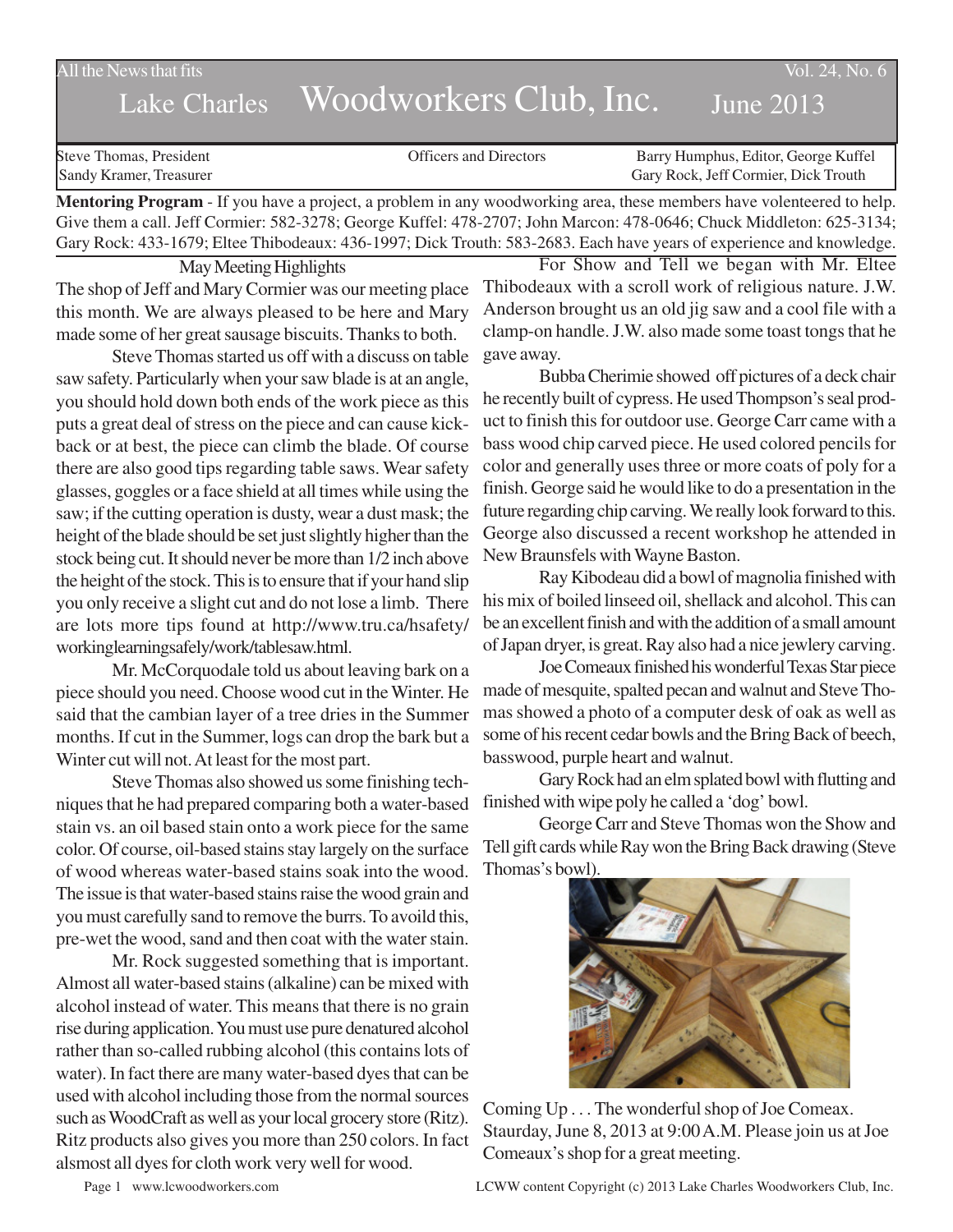## Rolling Around in Your Shop

If your workshop isn't quite large enough -- and whose is - you can alleviate a lot of annoyances by making shop equipment mobile. Need to make the best use of your limited space? Want to handle materials more easily? For these and many other problems, the solution just might be as simple as putting something on wheels. My band saw and table saw are on wheels and thus I can keep them mobile and moved out of the way when needed particularly for large projects.

The trick is to put the right wheels on your tools. The stem on a typical light-duty furniture caster snaps into a socket.Casters provide a great way to make equipment movable, but using the wrong ones can bring you to a screeching halt.

Begin your quest for the correct caster by determining the weight of the load you'd like to roll around. You don't have to accurately calculate the weight down to the last ounce and a realistic estimate is good enough. When you're estimating, though, be generous. For example, the manufacturer's shipping weight is a handy figure to use for tools and equipment. Take everything into account as you calculate the load. Include not only the weight of the tool, motor, and stand, but also the weight of any accessories -- outfeed rollers or table extensions on a tablesaw, for example.

Consider your usual shop practices, as well. If, for example, you routinely flop full sheets of 3/4" plywood or particleboard onto your tablesaw for cutting, figure on another 100 pounds of load on the casters carrying the saw.

Once you've determined the total weight, divide it by the number of casters you'll be using -- likely four -- to find the minimum load rating necessary for each one. If you want to put four casters on a tablesaw weighing 270 pounds, each will need to support 67 1/2 pounds. You'd be safe buying casters rated at 75 pounds, but ones tagged for a 50 pound limit probably wouldn't hold up well under normal usage.

Determining the caster load this way assumes even weight distribution. But, the weight may be biased. For instance, the headstock end of a lathe weighs more than the tailstock end. To put the lathe on four casters, play things safe by dividing the weight by two or three instead of four. Generally, you can't go wrong choosing heavier-duty casters for any application. Casters commonly mount with either stems or plates. Plates are best because they can carry much more weight. The style to use depends on the item you're mobilizing. Plate-mount casters are just the ticket for attaching to a solid flat surface, such as the bottom of a box or platform. Legs usually take stem-mount casters.

For example both my band saw and table saw are on platforms - 3/4 in plywood. This makes it easy to mount a plate caster.

For a steadier stance, mount the casters as far as possible from the center of the load. Often you can improve balance and stability by attaching them to outriggers.

To install plate-mount casters, simply position the caster, mark the mounting holes, and drill them. Then, attach the caster with nuts, bolts, and washers.

Plate-mount casters, available in fixed-wheel and swiveling styles, mount with either three or four bolts. Plate size, hole size, and hole spacing vary among different casters. Harbour Freight as well as Stines, Home Depot and Lowes have a grea variety of these. Choose the ones that meet your needs.

To install the socket for a stem-mount caster, drill a hole the size of the socket's outside diameter straight into the bottom of the leg. Drill about 1/4" deeper than the length of the caster stem. Drive the socket into the drilled hole, then snap the caster into it. Non-socketed stem-mount casters fit into a hole the same size as the stem diameter.

There are three types of stems you'll find. One fits into a hole without a socket. The split ring on the shank holds it in place. The threaded stem screws into a 3/8 - 16 thread on many manufactured items, but could be installed through a hole with a nut and washers. The plain-stem caster fits a socket that has a retaining ring inside.

How easily your castered equipment rolls around depends to a great extent on the wheel diameter. Every wood chip, bit of litter, or imperfection in the floor poses an obstacle for small-diameter wheels. Bigger ones will roll right over such things.

As a general rule, choose casters with the largest wheels possible. Plan to use casters with wheels at least 2" or 2 1/2" in diameter to mobilize heavy shop equipment.

You'll generally find casters with solid rubber, plastic, or metal wheels. Any type will work for tool mobility. Rubber and plastic wheels roll smoothly across hard surfaces or even carpet. They are quiet and don't mar most floor surfaces.

Once you mobilize a piece of equipment, you have to keep it from rolling around when you try to use it. Luckily, that problem has some simple solutions.

Locking casters provide one answer. They immobilize the equipment by preventing the wheels from turning - much the way setting the parking brake on your car locks the rear wheels to keep the car from rolling. Install a locking caster at each corner. Or just put a wedge under at least two wheels. Barry Humphus.